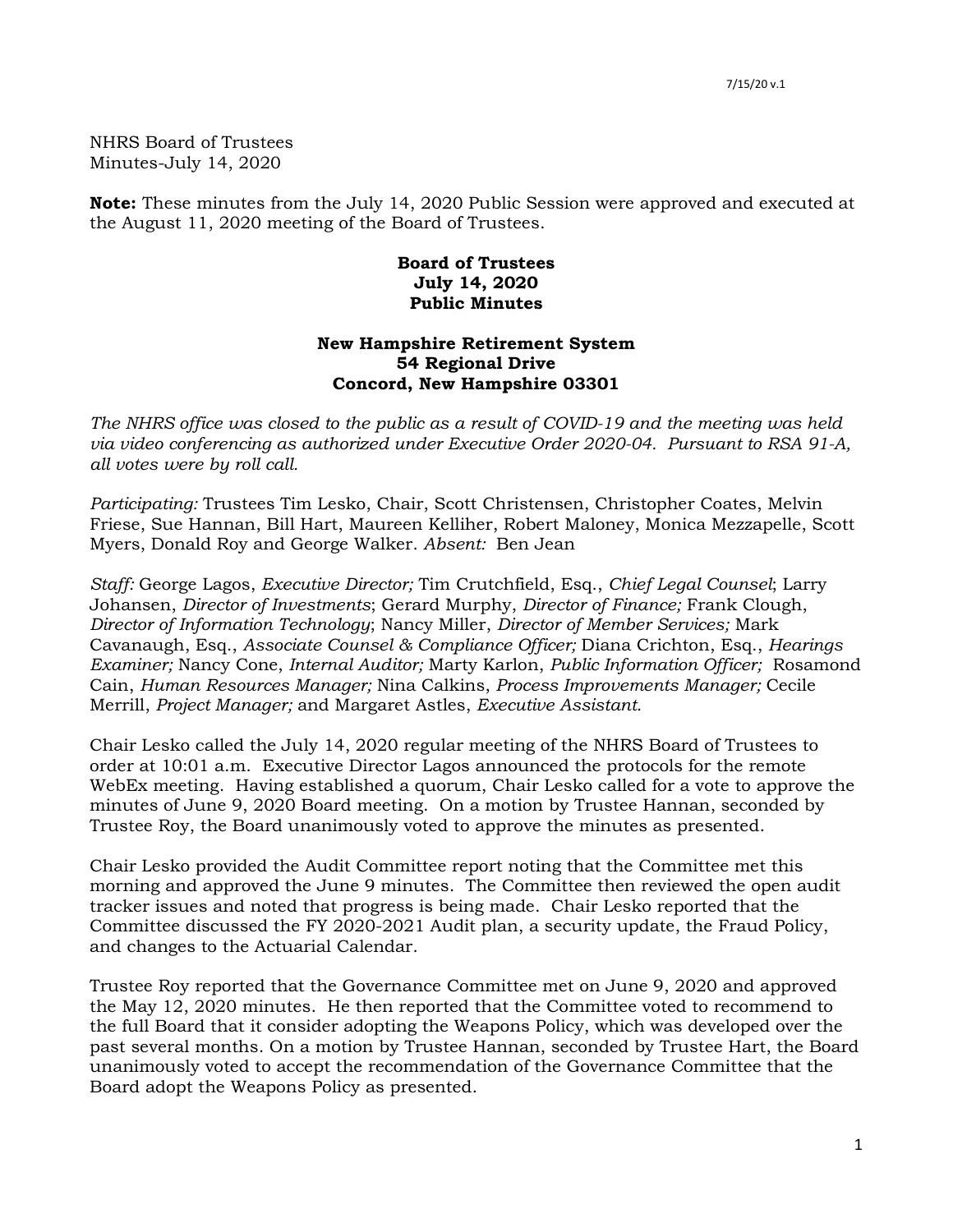Trustee Roy then reported on the Governance Committee's recommendation to adopt staff's recommendation to approve a local vendor for 1099 printing and mailing services. On a motion by Trustee Hart, seconded by Trustee Hannan, the Board unanimously voted to accept the recommendation of the Governance Committee that the Board select N.H. Print and Mail to provide payee 1099 R and vendor 1099 Misc. printing and mailing services, subject to successful contract negotiations, as presented today.

Lastly, Trustee Roy reported that the Governance Committee voted to recommend the renewal of the cyber insurance coverage. On a motion by Trustee Coates, seconded by Trustee Hart, the Board unanimously voted to accept the recommendation of the Governance Committee to approve the renewal of the cyber insurance coverage as presented today.

Trustee Kelliher reported that the IIC met on June 19 and approved the minutes of the May 29 meeting. Director of Investments Johansen began the meeting by reviewing the work plan. The Committee then continued its discussions on COVID-19 and its effects on the System's cash flow and asset allocation. The IIC unanimously voted to renew the Investment Management Agreement with Causeway Capital Management through August 31, 2022, also with Artisan Partners through September 30, 2022, and with the passive U.S. large-cap equity mandate managed by BlackRock through July 31, 2022. The Townsend Group presented a review of the Real Estate Investment Plan for FY 2020, which was unanimously approved by the IIC. NEPC presented a detailed review of the System's private debt and private equity investments. Trustee Kelliher mentioned that the markets continue to trend upwards, but noted that at any time, depending on the COVID-19 status, the market could be volatile.

Director of Investments Johansen reported that the current marketable assets at May 31 were down -1.2%. He noted that in the next few days we should have the preliminary June 30 performance with real estate and private equity, which should reflect improved preliminary results. The books are held open at June 30 through late September when most but not all real estate, private equity and private debt partnerships report their net asset value giving NHRS the final June 30 numbers. Mr. Johansen then reported on asset class targets vs. actual allocation, noting that all asset allocations are within range with non-US equity close to the lowest end of its range because the dollar has strengthened. He then reported on Townsend's overview of the System's real estate portfolio at the June IIC meeting, noting that the goals set a year ago were achieved and that Townsend's goals for FY 2021 were approved. Mr. Johansen then reported that the allocation target for the real estate program is 10% of total plan assets and as of December 31, 2019, the System was at 10.1% or \$959 million in net asset value. He noted the dramatic real estate program transformation under Townsend, taking allocations in 2009 from \$374 million to \$950 million in 2019 and outperformance over every measurable time-period. Lastly, Mr. Johansen mentioned that the next IIC meeting will focus on macroeconomic presentations on ESG, China opportunities and political risks, and opportunities that could unfold on the other side of the COVID-19 pandemic.

Trustee Myers reported on legislative activities, noting that due to COVID-19 two NHRS bills were rolled into omnibus bills containing a number of provisions unrelated to the retirement system. The first omnibus bill is HB 1234; relative to NHRS, this bill requires the quarterly report of the IIC to include a description of investment fees. This bill also requires that IIC reports be made available on the NHRS website. The second bill is HB 1494; relative to NHRS, this bill eliminates the retirement system's offset for workers' compensation benefits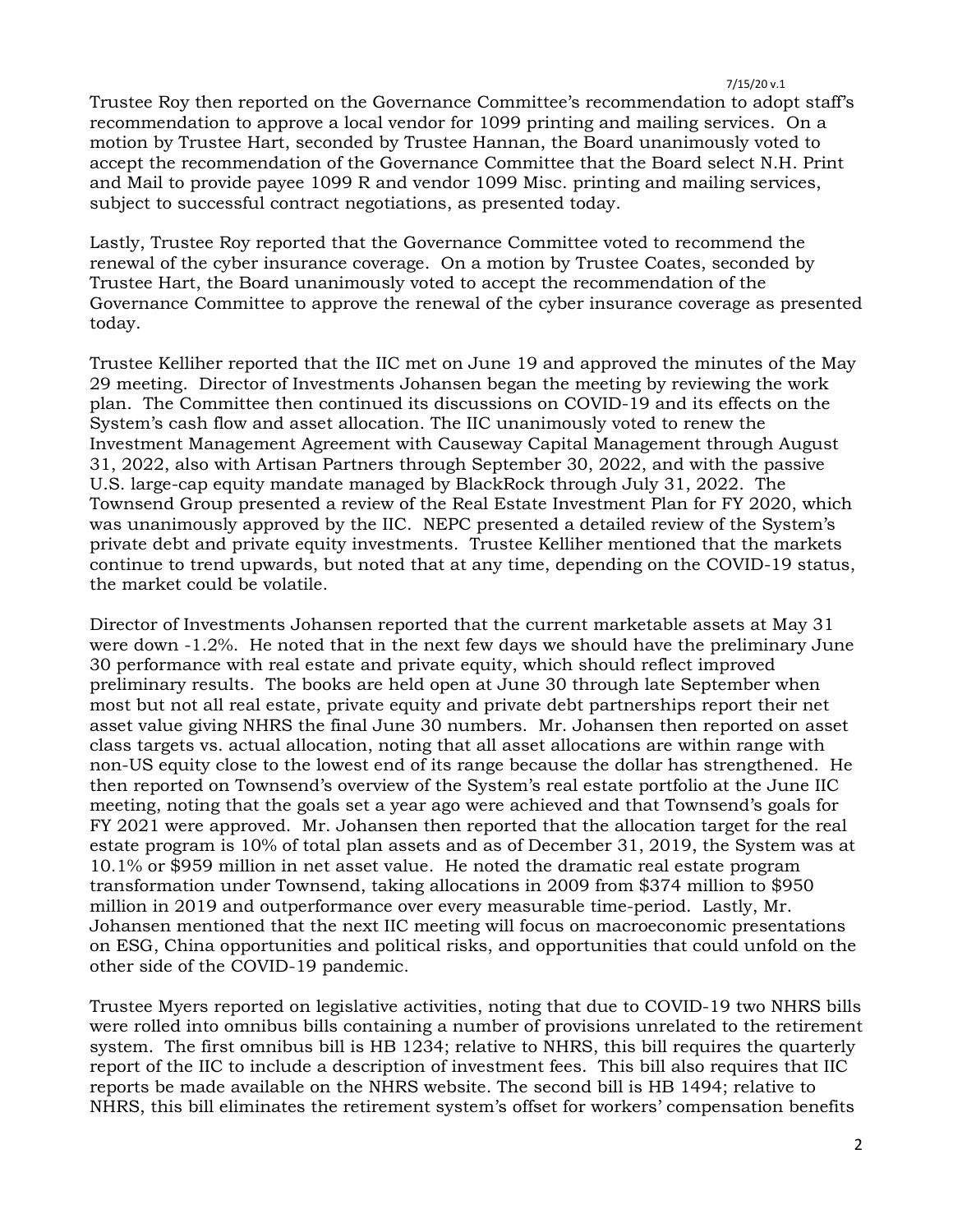7/15/20 v.1 applicable to Group I accidental death benefit annuities. Both bills were adopted by the Legislature and will be sent to the Governor.

Trustee Walker reported on the Benefits Committee meeting of June 30. The Committee considered two waiver requests where two individuals were mistakenly granted service credit for varying periods of time when they averaged 30-35 hours per week. The Committee voted unanimously to recommend to the full Board that these waiver requests be supported and they will be on the August Board agenda. The Committee also reviewed updates from staff on a pending earnable compensation appeal, the reporting of 2019 retiree hours under HB 561, and the start of the gainful occupation reporting for this year.

The Committee also acted on two recoupment matters. Trustee Walker then noted that there is a disability re-exam matter from the Committee's May meeting before the Board for action at today's meeting. On a motion by Trustee Hart, seconded by Trustee Walker, the Board unanimously voted to accept the recommendation of the Benefits Committee in the disability matter of J.K., as presented.

Trustee Hart reported that the PPCC met twice since the last Board meeting, June 16 and 30. On a motion by Trustee Maloney, seconded by Trustee Mezzapelle, the Board unanimously voted to enter into non-public session under RSA 91-A:3 II(c) to discuss a matter that would likely adversely affect the reputation of a person other than a member of this public body.

On a motion by Trustee Hart, seconded by Trustee Roy, the Board unanimously voted to conclude the non-public session.

On a motion by Trustee Hart, seconded by Trustee Hannan, the Board unanimously voted to temporarily adjourn the meeting for the purpose of discussing collective bargaining strategy or negotiations under RSA 91-A:2, I(a).

On a motion by Trustee Roy, seconded by Trustee Hart, the Board unanimously voted to reconvene the Board meeting.

On a motion by Trustee Hart, seconded by Trustee Maloney, the Board unanimously voted to approve the tentative Collective Bargaining Agreement between the SEA and the NHRS as presented today and authorize the Executive Director or his designee to sign the Agreement.

David Kausch of GRS presented the draft June 30, 2019 Valuation to the Board, reporting on the measurement of the System's progress since the date of the last valuation report. This report will serve as the basis for determining employer contribution rates for fiscal years 2022 and 2023. Mr. Kausch reviewed the June 30, 2019 valuation plan experience noting that the market return was 5.58% with the market value of assets at \$9.21 billion and the actuarial rate of return of 6.55% with the actuarial value of assets at \$9.16 billion. Mr. Kausch reported that the overall plan experience was unfavorable for pension and favorable for the medical subsidy over the period since the previous rate-setting valuation. The proposed employer pension contribution rates increased for all valuation groups since the previous rate-setting valuation. He noted that the increase in those rates on a percent of payroll basis is 2.87% for employees; 3.49% for teachers; 5.90% for police and 3.35% for fire. These increases were predominantly the result of updated actuarial assumptions following the recently concluded experience study. This impact was not mitigated by provision changes or positive plan experience as it was in 2011 and 2015, respectively. The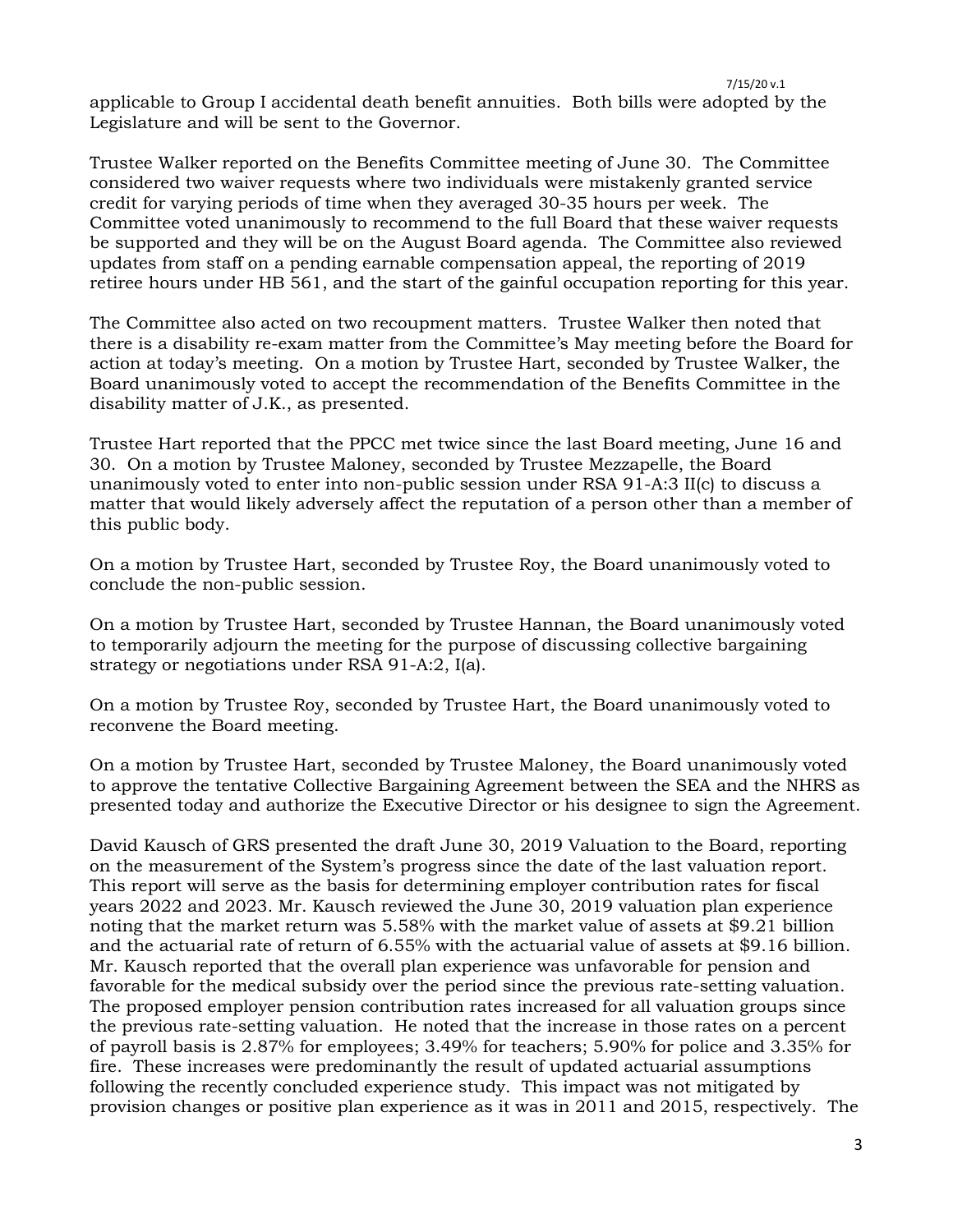7/15/20 v.1 increased margin for adverse experience used to determine the solvency rate for the teachers' medical subsidy resulted in a larger calculated employer subsidy contribution for that member group.

Mr. Lagos asked Mr. Kausch if he had any views on the potential implications of COVID-19 on fiscal year 2020 investment returns and on employment and the payroll growth factor of state and local governments. Mr. Kausch replied that when investments results are flat, that is much lower than expected, as the assumed rate of return is now 6.75%. As far as payroll, if people are not working or furloughed, there are two impacts: contributions would be reduced, and benefits would not be accruing. Depending on the extent of payroll reduction, the impact on a group could vary and would most likely be a negative impact overall. Chair Lesko and Mr. Lagos thanked Mr. Kausch for his presentation.

Mr. Lagos reported to the Board that staff have requested that GRS do some additional risk analysis work given current economic conditions.

Mr. Lagos gave a brief overview of his operating report, noting his participation in a recent NHMA Board meeting via video conference to discuss the NHRS Board's recent action to revise various actuarial assumptions and the potential implications for contribution rates. He noted that he has also reached out to the School Board Association, the Association of School Administrators, and the NHMA to assure that affected groups have a sound understanding of the basis for the Board's actions and the likely implications of the assumption revisions on employer contribution rates.

Project Manager for the PG V3 project, Cecile Merrill, reported that her team is focusing on Deliverable 2 testing which begins in mid-August and she noted that LRS is preparing for training and testing remotely.

Chief Legal Counsel Tim Crutchfield reported that NHRS did get confirmation from the Supreme Court of its acceptance of the petition filed in the matter of Robert Pederson, and, noted that we now have two cases pending in the Supreme Court, both regarding restoration to service determinations.

Finance Director Gerard Murphy reported that the FY 2020 net position of NHRS at the end of May was \$9.057 billion as opposed to May of FY 2019 at \$8.755 billion. Cash flows have been as expected and FYTD spending is below the budgeted amount.

Director of IT Frank Clough reported that IT completed the telephone system upgrade last month, as well as the Secureworks migration. The iPad deployment is now complete, with the last iPads deployed to the IIC last month. Preliminary work is underway to initiate another round of vulnerability and penetration testing,

Director of Members Services Nancy Miller reported that the focus continues on the July payroll, with 703 applications submitted and with 183 applications remaining to be processed. A lot of energy and time is being devoted to PGV3 and preparation for testing.

Chair Lesko introduced the Consent Agenda. On motion by Trustee Hart, seconded by Trustee Hannan, the Board unanimously voted to approve the Consent Agenda as presented.

Chair Lesko reported that there are no travel requests.